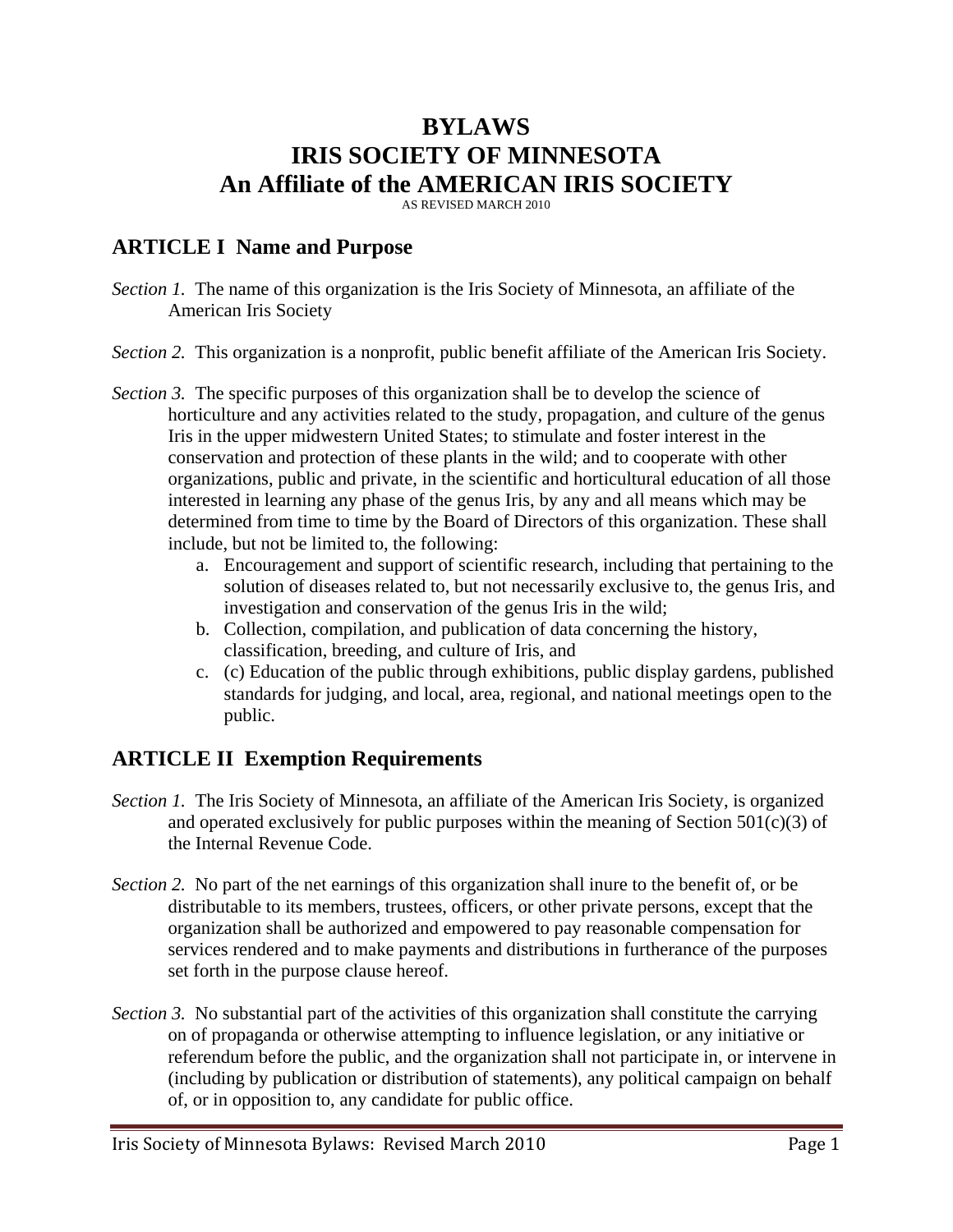- *Section 4.* Notwithstanding any other provisions of these Bylaws, this organization shall not carry on any other activities not permitted to be carried on by an organization exempt from federal income tax under Section  $501(c)(3)$  of the Internal Revenue Code, or by an organization, contributions to which are deductible under section  $170 \text{ (c)}(2)$  of the Internal Revenue Code, or corresponding section(s) of any future tax code.
- *Section 5.* The property of this organization is irrevocably dedicated to public purposes. No member, officer or director shall have any right, title, or interest in or to any property of this organization. Upon dissolution or winding up of the organization, its assets remaining after payment, or provisions for payment, of all debts or liabilities of this organization shall be distributed to a nonprofit fund, foundation, or organization that is organized and operated exclusively for educational and scientific purposes, and which has established and maintains its tax exempt status under Section 501(c)(3) of the Internal Revenue Code.

#### **ARTICLE III Membership and Dues**

- *Section 1.* Membership shall be open to any person or organization with an interest in the purpose for which this organization is formed and payment of biannual dues. Active participation in this organization's affairs, while not required as a condition of membership, is heartily encouraged as a means for strengthening the organization and furthering its purpose.
- *Section 2.* Membership with full voting rights shall be (1)individual; (2) family-household; or (3) organization. The Board of Directors may confer honorary membership without voting rights for a period of one year to an individual or organization. Charter members shall consist of those who were members during the first year of formation of this organization. This organization was chartered October, 1951.
- *Section 3. Dues:* The Board of Directors shall establish the amount of biannual dues for individuals, family-households, and organizations. Biannual dues will be payable by January  $1<sup>st</sup>$  every other year and shall be past due on March  $1<sup>st</sup>$  of that same year. A member's voting rights are suspended during the period of time when dues are in arrears. Biannual membership shall run from January  $1<sup>st</sup>$  to December  $31<sup>st</sup>$  of the second year.
- *Section 4.* The Board of Directors shall maintain a list of current paid members, including the number of members within each family-household and the number of the organization's members who are also members of the American Iris Society.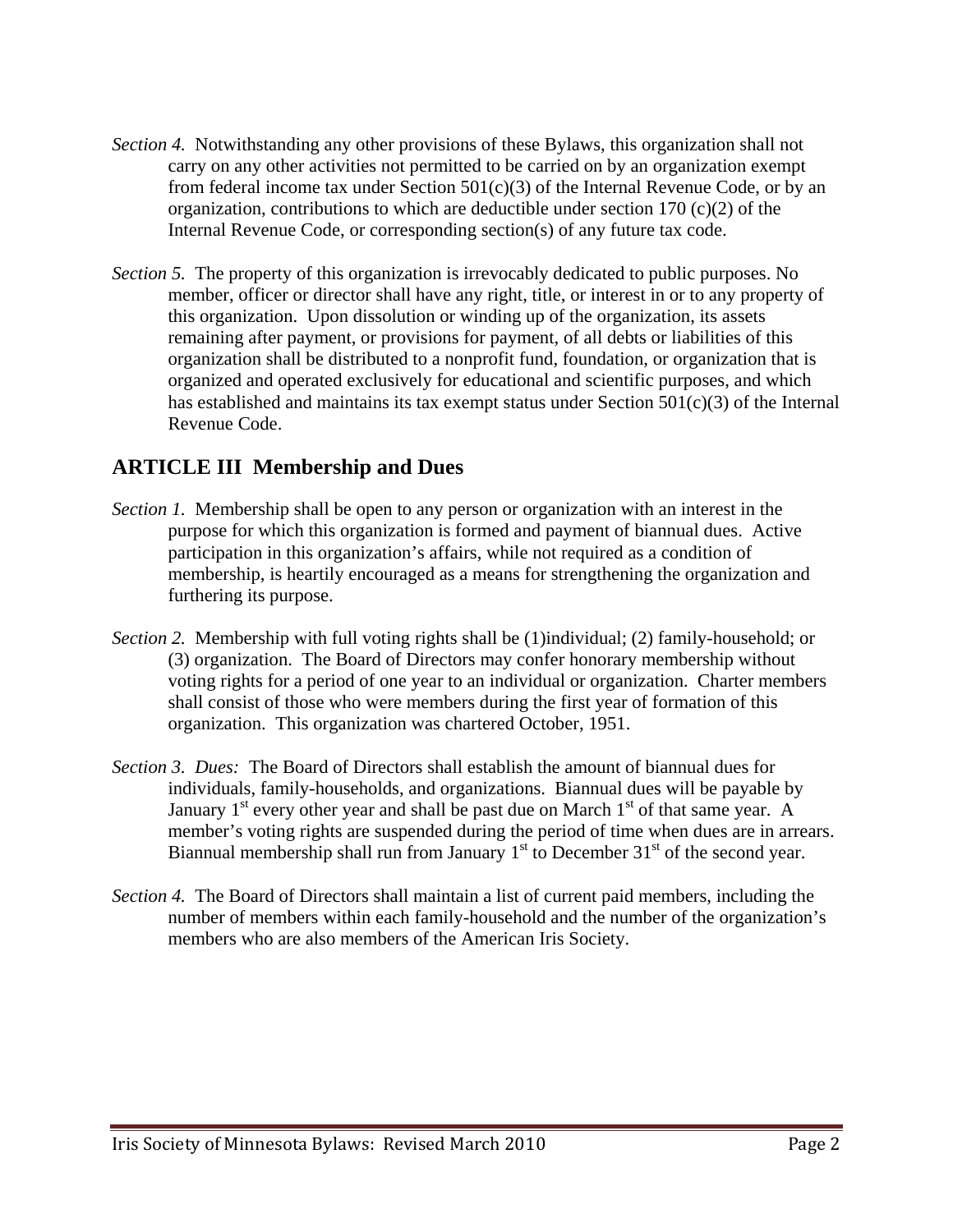#### **ARTICLE IV Meetings of Members**

*Section 1.Annual and Special Meetings:* The annual meeting of this organization shall be held in October each year. The Board of Directors shall designate the specific date, time, and location of the annual meeting. The annual meeting shall be for the purposes of electing officers and at-large members of the Board of Directors, receiving reports of all officers and committees, approving the annual budget for the following year, and for any other business that may arise.

Special meetings of the membership may be called by the President, a majority of the Board of Directors, or a number equivalent to five per cent of the current paid membership of this organization. The purpose of the special meeting shall be stated in the notice.

- *Section 2. Notice Requirement:* An official meeting requires that each member have notice at least fifteen days in advance, except in cases of emergency. Notice may be provided in writing, by telephone, or by electronic means. A member's attendance at the meeting constitutes a waiver of the requirement for fifteen days' notice.
- *Section 3. Quorum:* The quorum for a meeting of members shall consist of ten members, two of whom shall be elected officers.

All issues to be voted on shall be decided by a simple majority of the current paid membership present at the meeting in which the vote takes place.

The current edition of Robert's Rules of Order, newly revised, shall be used in all meetings of the organization to cover questions not provided for in these Bylaws.

## **ARTICLE V Board of Directors and Officers**

*Section 1. Board Membership, role, and compensation:* The Board of Directors shall be the governing body of this organization and shall be comprised of all the elected officers and the immediate Past President, together with three persons from the membership-at-large. All Board members must maintain membership in the American Iris Society during their terms of office.

Officers shall be a President, a Vice President, a Secretary, and a Treasurer. The officers and directors shall perform the duties prescribed by these Bylaws and by the parliamentary authority adopted by the organization.

No member shall hold more than one organizational office at a time. The Board of Directors shall receive no compensation other than reasonable expenses.

*Section 2. Terms:* Officers and at-large directors shall serve a term of two years, or until their successors are elected. The immediate past President shall serve until succeeded by a new immediate past President. The term of office begins upon adjournment of the annual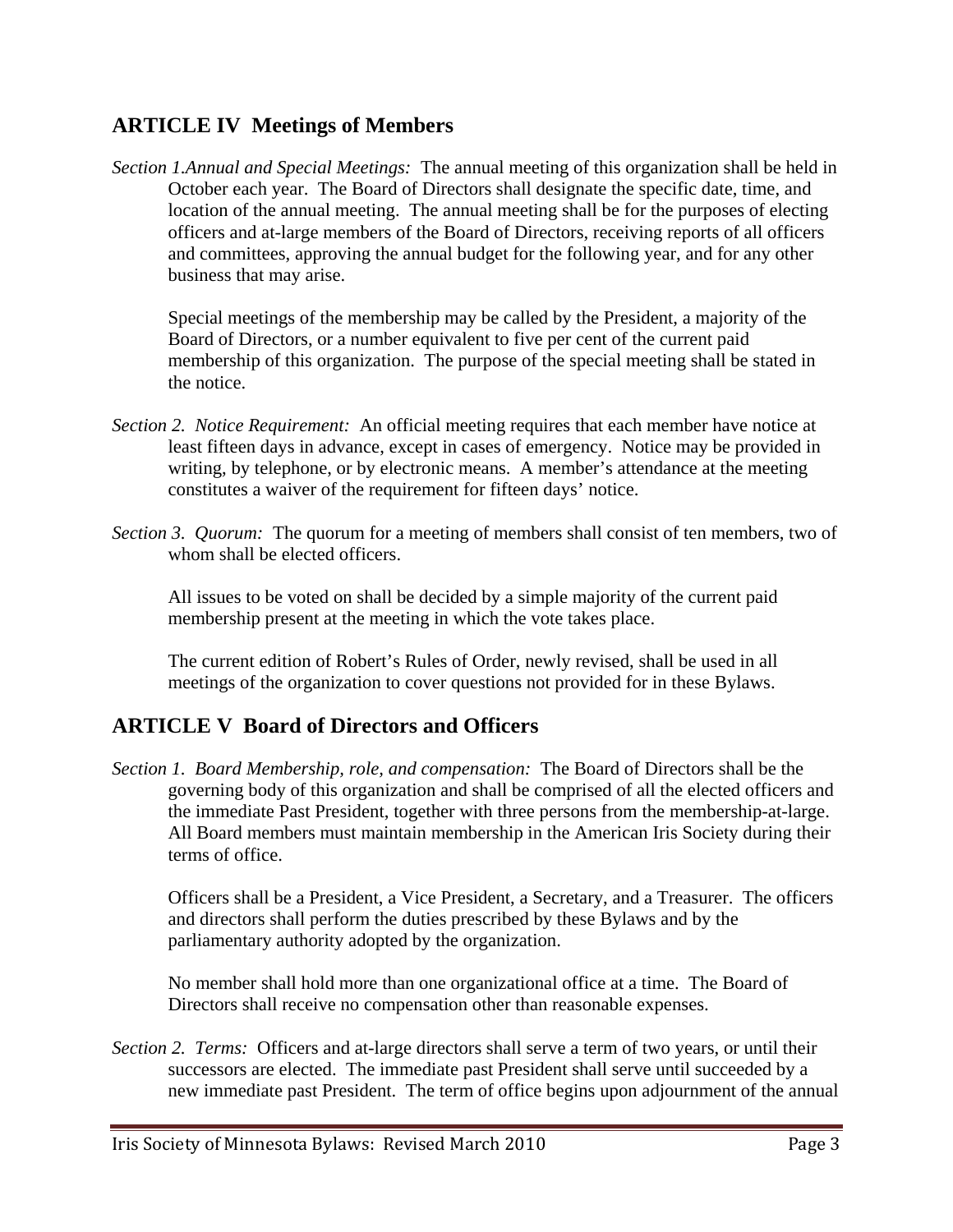meeting at which officers and at-large directors are elected. No officer or at-large director may serve more than two consecutive terms in the same position. Retiring officers shall deliver to their successors all properties of their office within fifteen days of their retirement.

- *Section 3. Board Elections:* The officers and at-large directors shall be elected by voting members at the annual meeting. Voting shall be by ballot, and election shall be by a simple majority of the current paid membership present at the annual meeting. In the event there is only one candidate for one or more of the offices, a motion may be made to dispense with balloting and for election of the candidate(s) nominated by voice vote.
- *Section 4. Nominating Committee:* At least two months prior to the October annual meeting, a Nominating Committee of not less than two members shall be appointed by the President. It shall be the duty of this committee to nominate a candidate for each position to be filled at the annual meeting: the four officers and the three at-large directors. Nominees whose names are presented from the floor must have given their prior consent to be nominated, whether present at the annual meeting or not.
- *Section 5. Board Meetings and Quorum:* The Board of Directors shall meet regularly at least once between annual meetings of the organization, at an agreed upon location and time. Additional Board meetings may be called by the President or by any two other board members. An official meeting requires that each Board member have notice at least one week in advance. Notice may be provided in writing, by telephone, or by electronic means. Attendance at the meeting constitutes a waiver of the requirement for one-week's notice. A quorum for the Board of Directors shall consist of four members. Additional Board meetings may be conducted via electronic or telephonic means, provided that actions taken be incorporated into the minutes of the next regular Board meeting.
- *Section 6. Vacancies:* Offices or board positions which become vacant mid-term shall be filled by appointment of the President. Should the President's office become vacant, the Vice President shall assume the Presidency and complete the term. Should the immediate past President's office become vacant, the President shall appoint an additional at-large director to complete the term.
- *Section 7. Duties:* The duties of the officers and Board of Directors shall be as follows:
	- a. The Board of Directors shall have the power to act when necessary between meetings of the organization. Such action may occur in person, by telephone or electronic means. Such interim actions may not involve more than a \$200 increase over the annual budget which was approved by the membership at the annual meeting. Larger increases must be approved by the membership at a special or regular meeting, providing notice of the budget increase has been included in the notice for the membership meeting.
	- b. The President shall preside over all meetings and direct all official business. The President may not approve actions involving more than a \$50 increase over the annual budget which was approved by the membership at the annual meeting. Larger increases must be approved by the Board at a special or regular meeting,